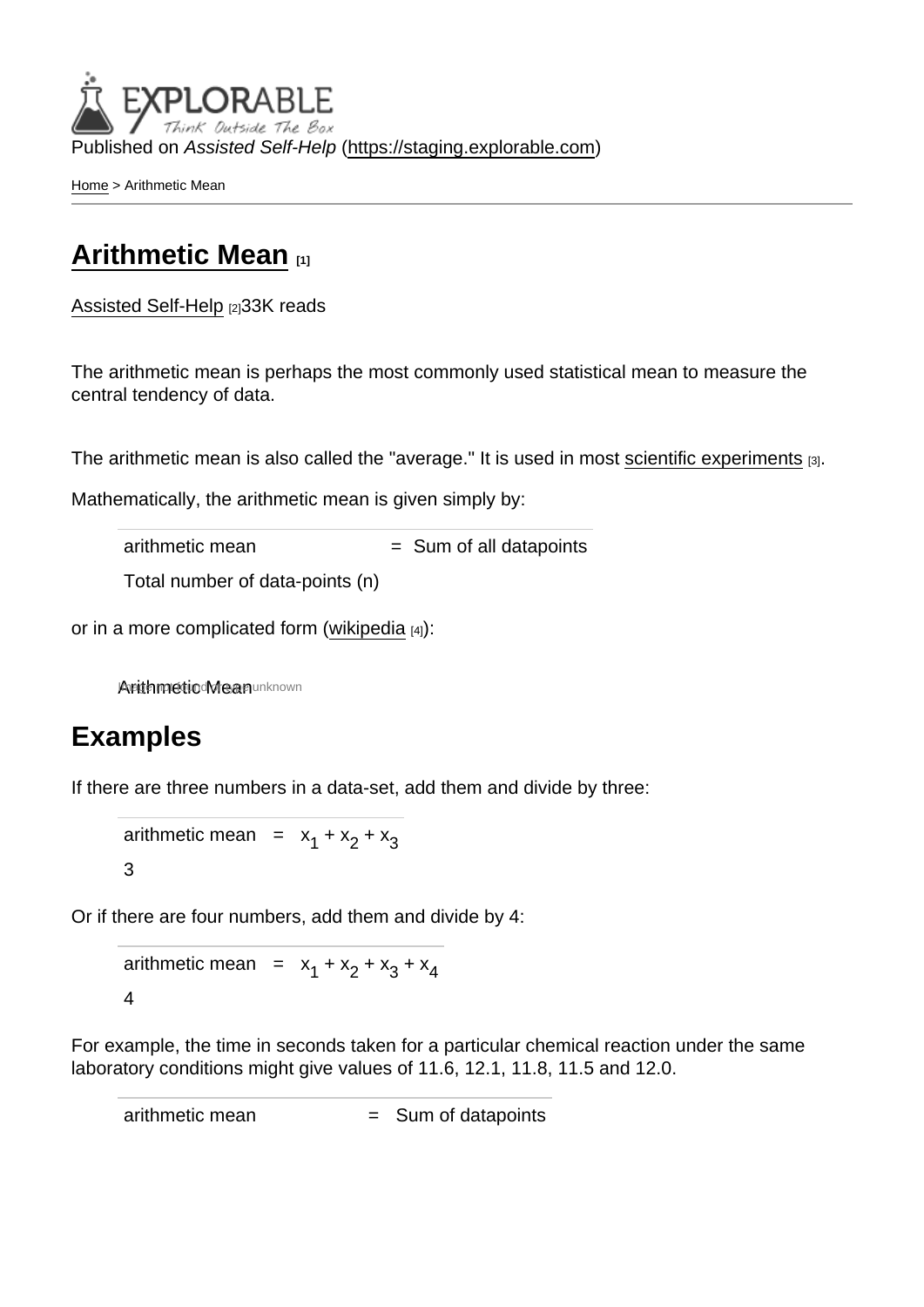Total number of data-points

arithmetic mean =  $11.6 + 12.1 + 11.8 + 11.5 + 12.0$  s 5

arithmetic mean  $= 11.8$  s

The arithmetic mean of these numbers is 11.8 s.

This would represent the average time for the chemical reaction. If the laboratory conditions were the same, however, why were there differences in reactions times? These can likely be attributed to [random errors](https://staging.explorable.com/random-error) [5] like random fluctuations in temperature and humidity in the laboratory.

When the word "mean" is used, it generally refers to the arithmetic mean.

The mean gives very useful information in cases where the [data](https://staging.explorable.com/statistical-data-sets)  $_{[6]}$  is relatively symmetric. For example, if the data is nearly [normally distributed](https://staging.explorable.com/normal-probability-distribution)  $_{[7]}$ , then the mean is the best measure of [central tendency](https://staging.explorable.com/measures-of-central-tendency) [8]. However, if the data is very skewed, then the arithmetic mean might become misleading.

For example, business schools will often boast about the average placement salaries of their latest batch of students, or newspapers will report on the "average cost of a wedding." While data skewed by a few very high salaries or very expensive weddings will give a true arithmetic average, it's an average which tells us less than we'd like about the general tendencies of the group.

## Is the Arithmetic Mean Misleading?

When the arithmetic mean is used to calculate this, it can be misleading because the salaries can be widely spread. Thus it may happen that 10% of the class have gotten excellent job offers while half the class is without jobs. If you were a student trying to understand what you could expect for your own placement salary, the [median](https://staging.explorable.com/calculate-median) [9] would be a much better measure to look at.

However, in some cases, even when the data is skewed, the arithmetic mean does give some valuable information about the data. But it needs to be interpreted in the right manner.

The Gross Domestic Product or GDP used in economics to determine the financial well being of a country is an arithmetic mean. The total value of goods and services produced in the country when averaged out over the total [population](https://staging.explorable.com/research-population) [10] gives a measure of GDP. The GDP tells us nothing about the distribution of wealth inside the country, but can be a good parameter for the country as a whole to work with in improving the economic condition of its citizens.

Similary, the arithmetic mean of wedding cost above may not be useful for a single couple, but might be for a historian who wants to track the changes in this figure over time - or indeed wedding retailers who want to give a false impression of how much a wedding should cost!